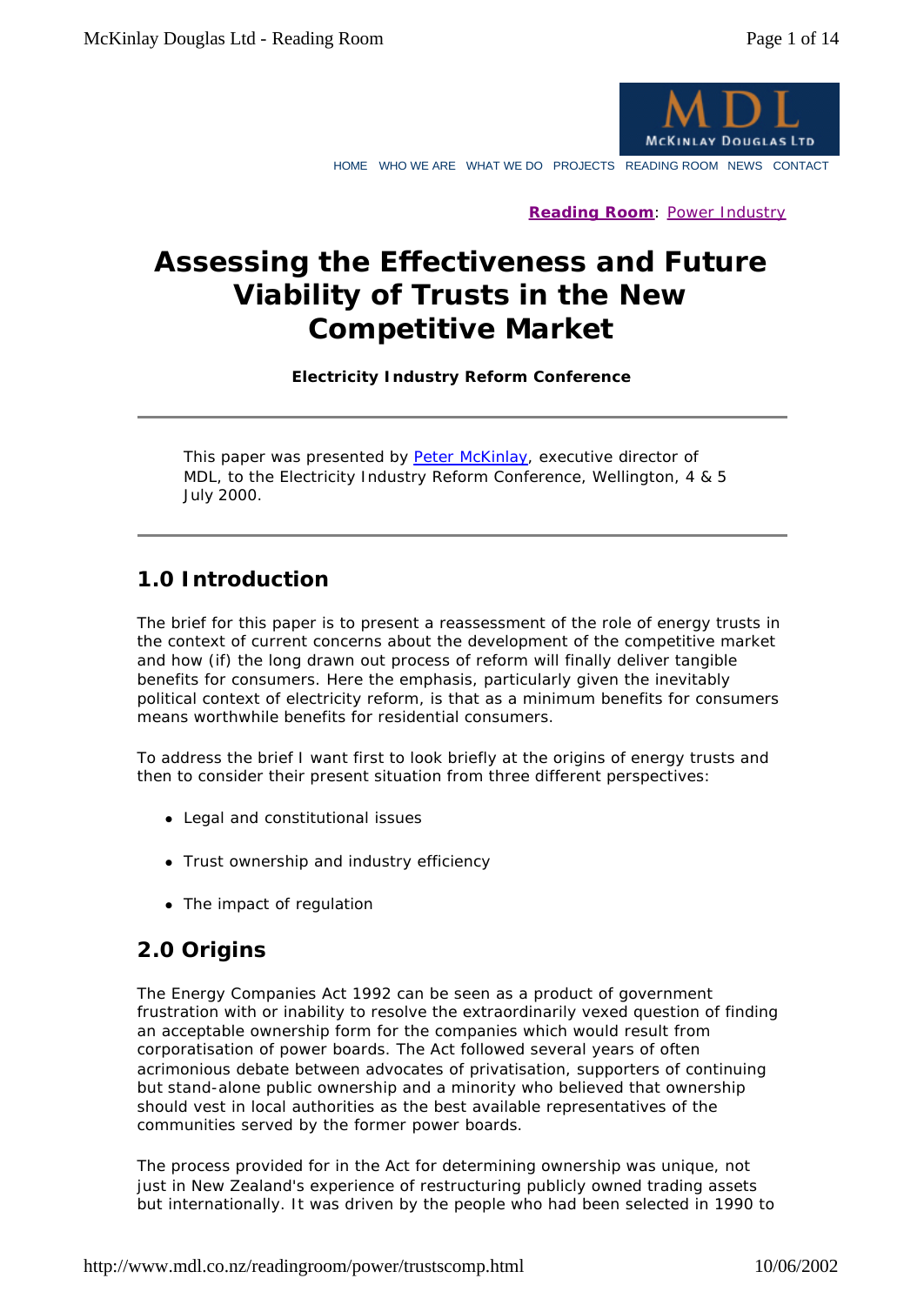be the directors of the future corporatised distributors (the then Labour government had intended to create companies run by commercial directors but owned by community trusts; it got as far as selecting the future directors, putting them in place as members of the to be corporatised power boards, and sidelining the then board members as "interim trustees" pending creation of community trusts before it lost the 1990 election).

The future directors were required to prepare an establishment plan including a share allocation plan. They had complete discretion as to how share ownership should be allocated subject to:

- going to public consultation as though they were a local authority subject to section 716A of the Local Government Act
- obtaining the agreement (by majority) of the interim trustees
- obtaining the consent of the Minister of Energy.

Although the then Minister initially suggested that trust ownership would not be seen as compatible with the Government's objectives, in practice he accepted whatever proposals were placed before him provided that the future directors could show that they had the agreement of a majority of interim trustees and had addressed (but not necessarily acted on) any issues raised in public consultation.

The majority of power boards opted for at least some trust ownership with a significant number preferring 100 percent trust ownership. The detail of these arrangements differed quite substantially. The majority chose a trust structure which gave trustees considerable influence, at least in theory, over the company but others were restricted in various ways the most notable example being the Auckland Energy Consumer Trust which received 100 percent beneficial ownership of Mercury Energy Limited but under a complex arrangement which effectively left control of the company with the directors.

With hindsight, there is much about that process which could be criticised from a public policy perspective. For example, it is clear that the section 716A special consultative procedure is far from satisfactory as a means of determining public preferences -- especially as its focus in electricity restructuring was on responding to a specific proposal with no or very limited ability to research alternatives.

Perhaps the major defect, though, was the failure on the part of the government to put in place any statutory framework regulating the governance or accountability of the trusts. A reading of the various policy papers considered by Ministers suggests that one reason for this failure was a confident expectation that trusts would have a very short-lived existence. Against that expectation putting in place a statutory framework for the governance, management and accountability of energy trusts may have been seen as both unnecessary and likely to create the impression that trusts would be around for the long haul, something which was clearly not the Minister's objective.

Whatever the explanation, the reality is that energy trusts stand in stark contrast to other holders of local public wealth in their lack of any of the normal controls on public bodies. The community trusts which resulted from the restructuring of regional trust banks are subject to quite tight ministerial control -- trustees are appointed by the Minister of Finance and any changes to their trust deeds require ministerial approval. Local authorities face an extraordinarily detailed set of requirements governing their financial management, reporting and accountability.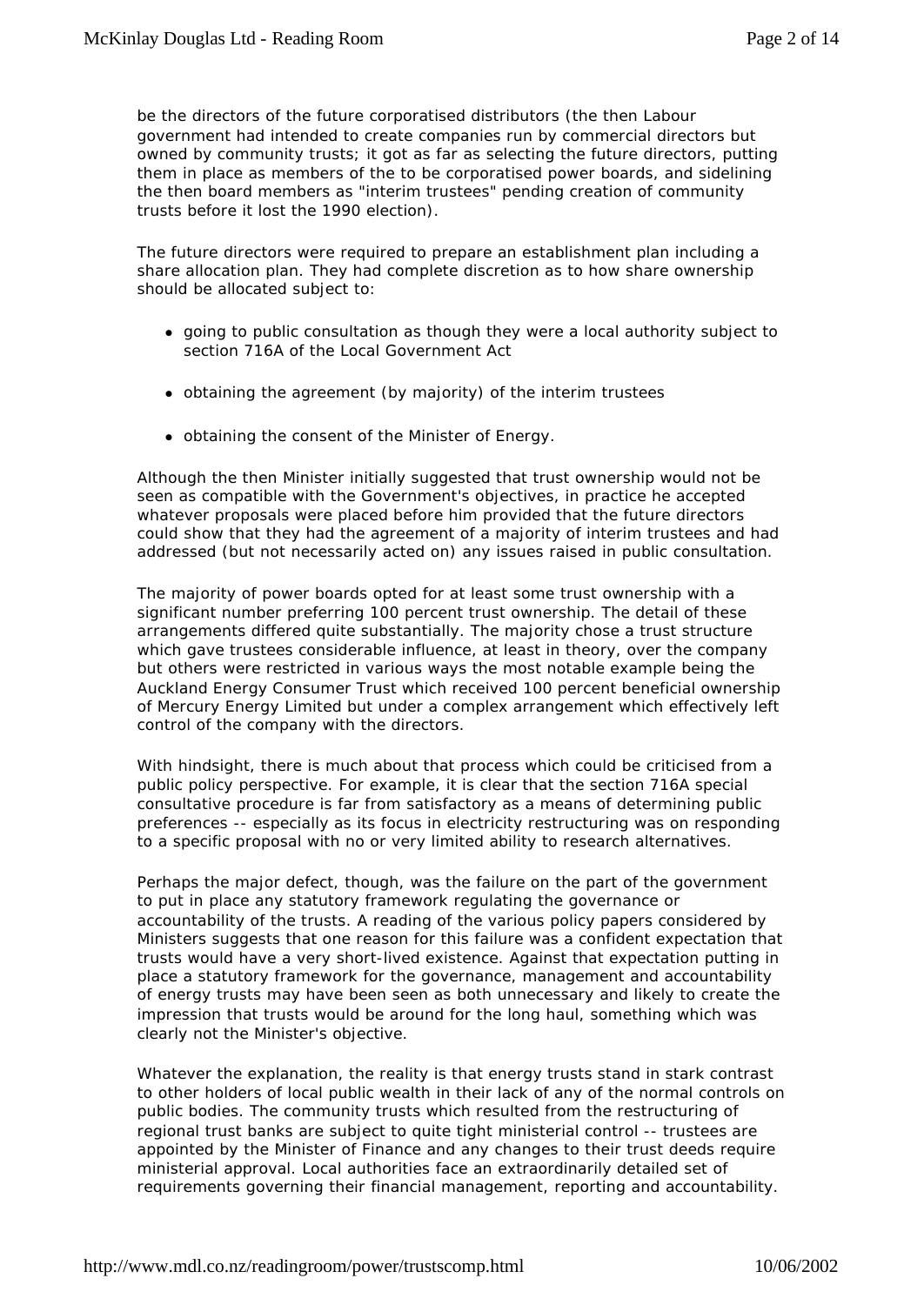In practical terms, energy trusts are part of the governing structure of the local community. Accordingly, it should be seen as simply plain common sense that they should be subject to the same comprehensive statutory standards as apply to their senior "partner" in that governance, local authorities.

# **3.0 Legal and constitutional issues**

### **Constitutional**

The constitutional position of energy trusts is somewhat peculiar. Their present status seems to be thought of as public bodies somewhat analogous to special purpose local authorities. The reality is quite different. To quote from the report of the Inquiry Into the Electricity Industry, "Trusts are private bodies established under a trust deed and subject to the Trustee Act 1956". In practice, they are legally no different from a typical discretionary private trust.

Accordingly, they have none of the reporting or accountability requirements usual for public bodies, hold their meetings in private, and have no obligation to explain the nature of their decisions or the basis on which they are taken. The one connection which they have to any kind of public accountability is the fact that typically they are elected by their consumer beneficiaries.

This in itself is capable of creating a great deal of confusion. It is common for people seeking election to campaign on the basis of what they believe public expectations might be and make commitments accordingly. In a trust context however, electoral "commitments" have a quite different significance than they do for the typical public body. Election in a trust is a means of selecting persons who then become trustees subject to the full burden of trustee responsibility with its emphasis on prudent management of the trust fund. The potential for conflict is very real as trustees learn that implementing the promises on which they were elected may involve a breach of trust.

Perhaps more importantly, the idea that election will result in an effective mandate for trustees, or act as a means of holding individual trustees to account for past performance, is something of a myth. Reasons for this include:

- Effective electoral accountability requires that electors have available to them information on which they can make judgements about the performance of the persons standing for election. The fact that trusts as private bodies conduct most of their activities in private and make relatively little information available publicly denies electors the very information they need in order to make informed judgements on the performance of trustees
- The interest which the typical elector takes in the electoral process is normally a function of the significance of the electoral outcome -- what difference is it likely to make to you personally -- and of the ease of getting information on which to make your judgement. Regrettably, the practical reality for bodies such as energy trusts is that it is simply not worthwhile for the individual elector to go to the time and trouble needed to cast an informed vote, especially given the difficulty of getting adequate information.

This is an issue which could have been addressed by the Inquiry Into the Electricity Industry but this is clearly one area in which it has "dropped the ball" (perhaps because it considered that the ownership, governance and accountability of trusts themselves was outside its terms of reference). There are recommendations in place regarding trust owned energy companies but these are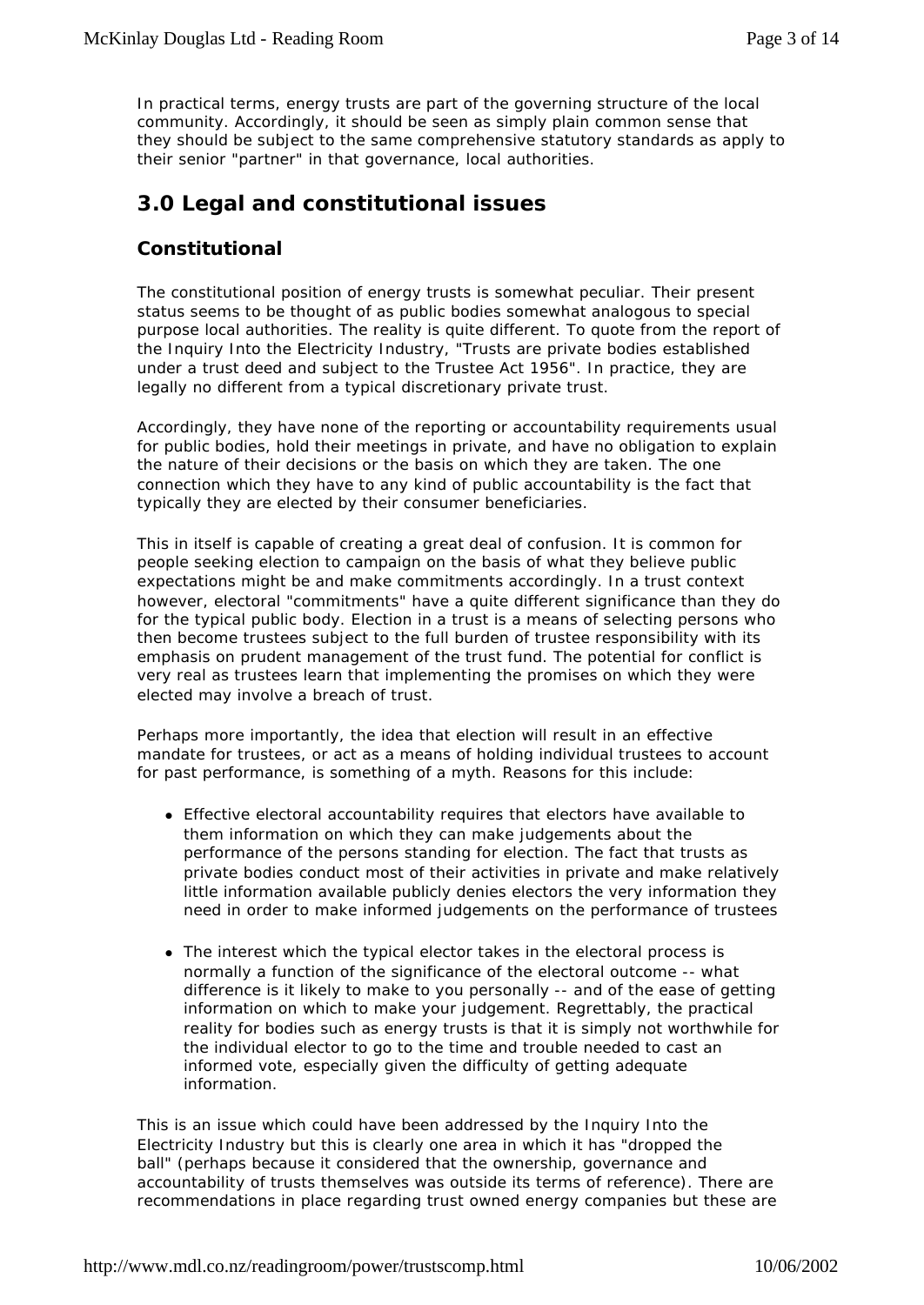extremely unlikely to have any significant impact (recognising that the measure of impact is the extent to which companies actually change their behaviour as a consequence of those recommendations in a way which they would not otherwise have done).

The Inquiry proposes that:

- All distribution companies that are majority owned by trusts and local bodies be required to have a Statement of Corporate Intent modelled on Transpower's
- Those Statements of Corporate Intent should include the substantive provisions of Transpower's SCI in relation to service quality, costs and prices; and
- The directors of those companies should be required to undertake to operate in accordance with those SCIs.

These recommendations assume that the key governance relationship is between the trustees and the company. This assumption is quite wrong. The critical relationship is between trustees and their beneficiaries -- the public whom they serve. Unless trustees are required to be accountable to their beneficiaries for the nature and quality of the decisions they take and the performance they require of their energy company then little is likely to change. Typically, companies have a much greater capacity to analyse and review activity than their associated trusts. In the absence of compelling reasons for challenging company views on what should be done and what is possible, it will be extremely difficult even for those trustees who may want to do so to achieve change.

There is a more fundamental issue as well. The recommendations in the Inquiry's report assume continuing trust ownership of the related energy company whilst acknowledging the possibility that, following an ownership review, a trust might elect to sell or otherwise dispose of part or all of its holding. In practice the interests of the beneficiaries, at least at the level of the collective, will not be confined to the sell and distribute/don't sell option. There will be a number of instances in which the optimal use of the wealth represented by energy company ownership may be some other form of investment in the interests of the community. Without effective accountability to trust beneficiaries, there is no real way in which these issues can be raised -- and periodic ownership reviews are not the vehicle for this kind of questioning as they focus on a rather different set of issues.

There is a further problem with the Inquiry's recommendation for the adoption of an SCI modelled on that for Tranpower. This would require trust owned companies to target earning a full weighted average cost of capital on the seeming assumption that only through full economic pricing can productive and allocative efficiency be best achieved. This is a doubtful proposition for a business such as this. Typically, the decision which consumers face is to connect or not to connect rather than the more normal purchase case of making judgements about the precise quantity to purchase or the use of different suppliers in order to get some comparison.

The reasoning in support of this recommendation is sparse but part from the implicit economic rationale may also reflect an Inquiry view on the meaning of section 36 of the Energy Companies Act which provides:

(1) The principal objective of an energy company shall be to operate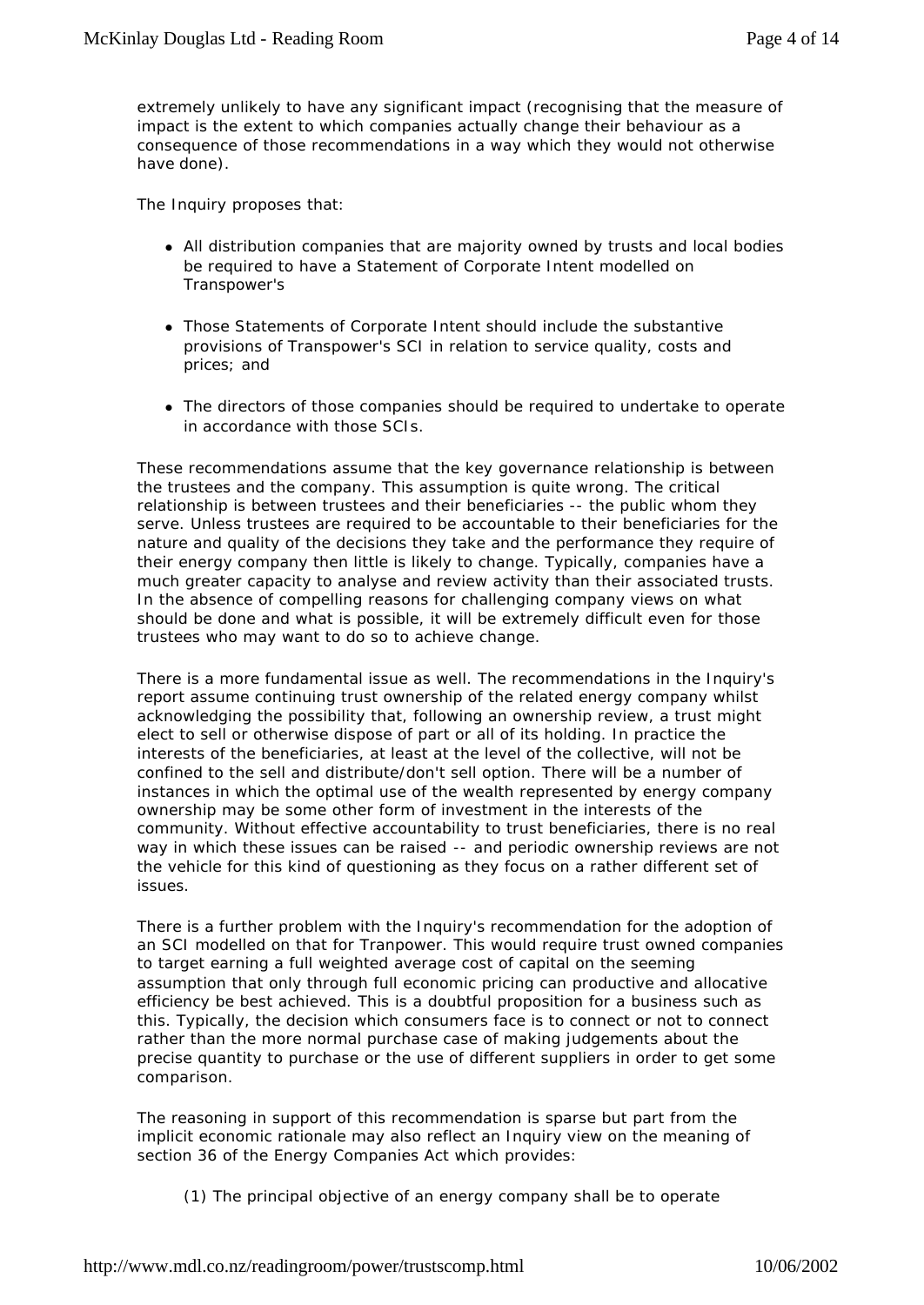as a successful business.

(2) In seeking to attain its principal objective, an energy company shall have regard, among other things, to the desirability of ensuring the efficient use of energy.

It is common to argue that in order to be a successful business it is necessary to earn at least your cost of capital. The argument is based on:

- the fact that most businesses are owned by investors for whom return on their invested capital is their principal concern
- the view that earning at least your cost of capital is an essential element in achieving productive efficiency.

If the interests of the owner are different, then surely the measure of success should also be different? It seems likely that the main interest which consumers have in the operation of a trust owned energy company is that it is able to achieve least cost efficient service delivery. This might suggest earning a surplus as a means of funding new investment (if depreciation is not sufficient for that purpose) but there is no logical reason why it should require the company to target a normal rate of return on capital; after all, trust owned companies are much more analogous to co-operatives than they are to conventional companies. For the same reasons consumers may reasonably take the view as "owners" that there are better performance requirements for targeting efficiency than earning a full cost of capital.

It would seem to me to make better sense to develop means of incentivising company managements so that their returns were at least partly dependent on demonstrating that they had achieved least cost efficient delivery having regard to the need to maintain the capability of the network including security of supply at whatever standard was deemed appropriate.

In summary, the constitutional situation of trusts is anomalous and in my judgement one of the more significant policy issues which the present government needs to resolve. My informal inquiries suggest that the present government is following the "hands off" approach of its predecessor in this area in the belief that interfering with trusts inevitably means privatisation. If that is the situation, then the government has clearly misunderstood the nature of the problem. The question which needs to be dealt with is the lack of proper governance and accountability to the beneficiaries of the trusts themselves and not the now somewhat outdated question of whether trusts should be forced to divest.

### **Legal**

This area is a real mine field. The problem for trustees is that trusts were not designed as a vehicle for owning major business enterprises operating under conditions of risk. Trustees are bound by the so-called prudent person rules in contrast to directors who face a business conduct rule. Trustees are expected to place their primary emphasis on protecting the corpus of the trust fund; whilst directors are not expected to be reckless, there is a recognition that their role inevitably involves risk-taking.

There is some limited recognition of this in the typical trust deed for an energy trust. The investment powers will usually include a provision to the effect that "no trustee shall be liable for any breach of trust... merely because the investments of the trust fund are not diversified." However, as section 13E of the Trustee Act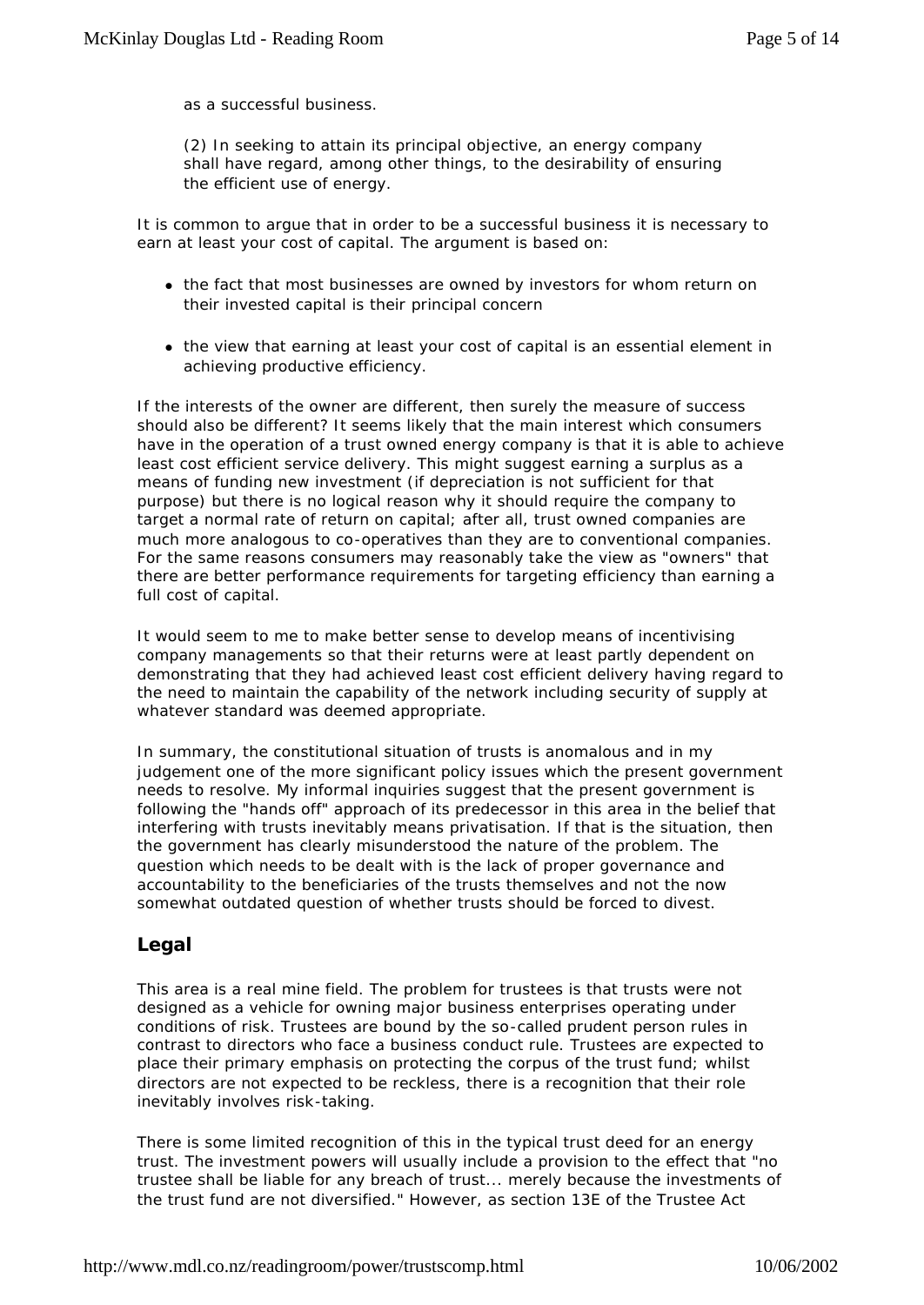1956 makes clear, diversification is only one of the matters which trustees should take into account:

Without limiting the matters that a trustee may take into account, a trustee exercising any power of investment may have regard to the following matters so far as they are appropriate to the circumstances of the trust:

(a) The desirability of diversifying trust investments:

(b) The nature of existing trust investments and other trust property:

(c) The need to maintain the real value of the capital or income of the trust:

(d) The risk of capital loss or depreciation:

(e) The potential for capital appreciation:

(f) The likely income return:

(g) The length of the term of the proposed investment:

(h) The probable duration of the trust:

(i) The marketability of the proposed investment during, and on the determination of, the term of the proposed investment:

(j) The aggregate value of the trust estate:

(k) The effect of the proposed investment in relation to the tax liability of the trust:

(l) The likelihood of inflation affecting the value of the proposed investment or other trust property.

Of particular importance is the need to consider the risk of capital loss or depreciation. Over the past few years this has probably not been seen as much of an issue. In the years immediately following restructuring, the value of energy companies increased quite significantly as the market understood the relationship between earnings and ODV. More recently, I suspect that trustees have been comforted by the belief that a lines owning energy company is a natural monopoly and thus capable of maintaining its earnings stream and value into the foreseeable future.

Such a view is now, at best, complacent. There is a growing acceptance that deregulation of the electricity industry not just in New Zealand but in major developed countries is for the first time creating an environment in which it makes economic sense for entrepreneurs to pursue alternatives to the traditional model of the large-scale generating set distributing its power through major networks. Arguably, we may be at about the same stage in developing alternatives as the personal computer industry was in the early 1980s.

Some trust owned companies are clearly aware of this potential as the following quotation taken from a submission to the Inquiry shows:

"Rapid technological development of small-scale distributed generation and storage devices will create real competitive tensions in distribution and transmission markets over the next decade."

The assumption here is of the real possibility for a decline, possibly very significant, in the value of trust investments to the extent that value is governed by the economic value of lines businesses. It is doubtful that the exception for non-diversification will be sufficient of itself to protect trustees against actions for negligence if they are not proactive in managing the risk to the value of their investment (it would be fascinating to know what advice the directors of the companies concerned have given their trustee owners on this issue, if any).

The main protection which trustees have enjoyed so far is a very pragmatic one; the rather adverse cost:benefit assessment of the worth of suing. If you assume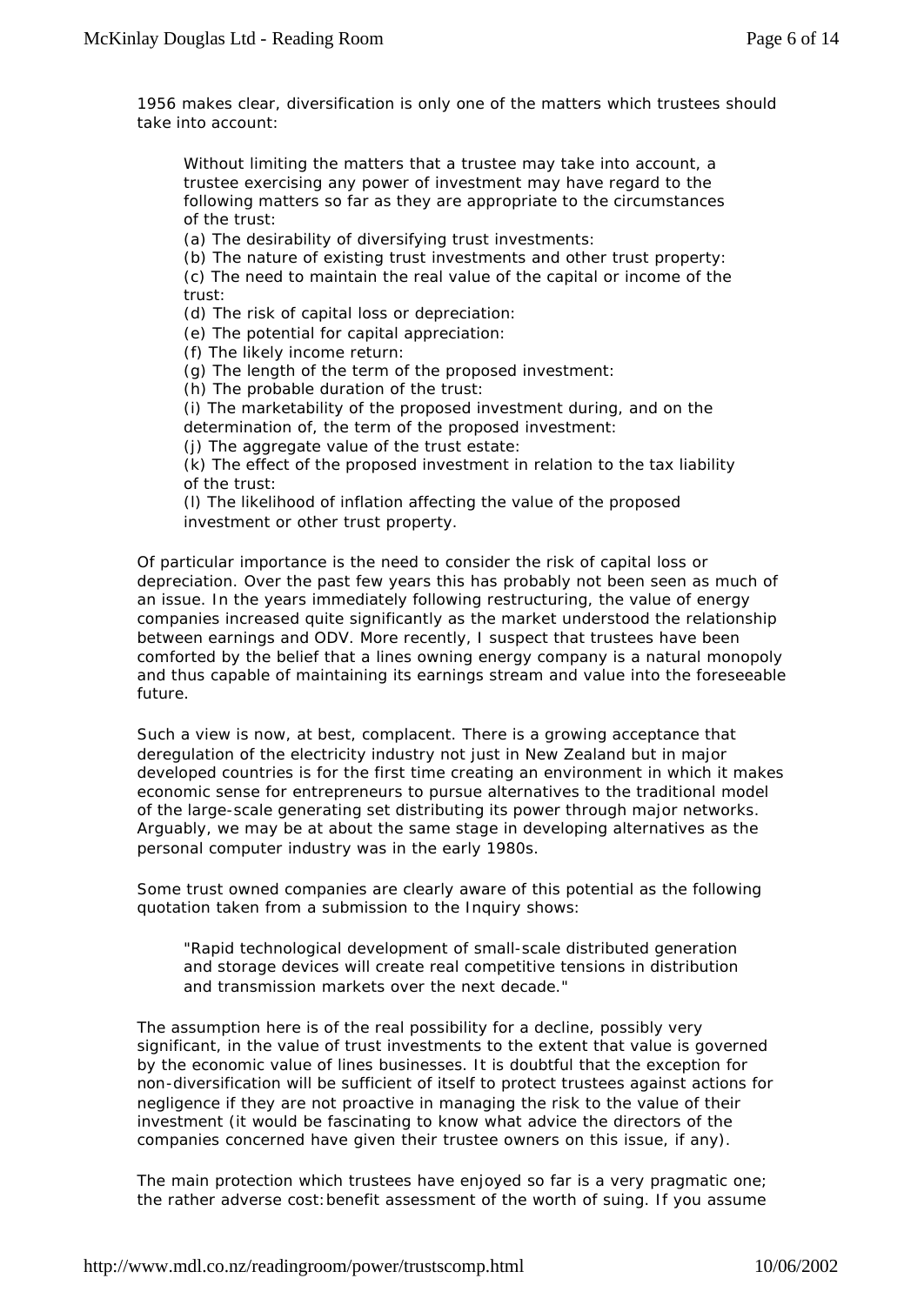that your interest as a beneficiary is pro rata to the number of beneficiaries then the maximum value of your interest is probably less than \$5000 and in most cases significantly less than that. If this is the case, then even if you think that the trustees of your energy trust have been grossly negligent, there is probably little merit in suing them especially as their resources would typically be sufficient for them to appeal any adverse decision as far as the Privy Council if necessary.

There are signs that this is changing. The Auckland local authorities currently engaged in legal action against Vector and the Auckland Energy Consumer Trust are admittedly in a somewhat unusual situation (they are capital beneficiaries suing over the question of whether a proposed distribution is from income or capital). However what they are doing is staking a claim that as representatives of their communities it is appropriate for them to intervene when another entity, serving those same communities, appears to be acting in what they regard as an unlawful or inappropriate way.

The issues traversed in the last two paragraphs suggest that, in their own interests, the trustees of energy trusts should be re -considering the appropriateness of those structures. The issue which they need to resolve is how to develop a structure which can reconcile the interests of public ownership with the need to be able to act commercially. Their dilemma is that the kinds of decisions which they might need to take to protect the value of their investment against technological change are not the kinds of decisions which trustees are normally called upon to make, but, if they fail to act to manage technological risk they may nonetheless face personal liability.

Again, what I am looking at here is a direct consequence of the failure of those responsible for the Energy Companies Act to consider the likely operating issues which energy companies and trusts might face. Had they done so it seems inevitable that they would have put in place a statutory framework giving trustees somewhat better protection and somewhat wider powers than they currently have but undoubtedly in return for more robust provisions regulating governance, management and accountability.

# **4.0 Trust ownership and industry efficiency**

In this section I want to consider three separate matters:

- $\bullet$  reconciling social and commercial objectives;
- the relationship between trust ownership and industry rationalisation and efficiency;
- are there constraints on finance for supply security and asset growth.

### **Social and Commercial Objectives**

This issue could have been discussed when dealing with legal and constitutional concerns as there is a question over whether trustees have the power to use their energy company ownership to pursue social objectives, at least if this was seen as likely to have an adverse impact on the value of their investment.

This has been a source of frustration both for a number of trustees and for those of their beneficiaries who have taken an interest in what they seek to do. From a purely common sense perspective it seems logical that a public body owning a monopoly infrastructure business should have not just the ability but an obligation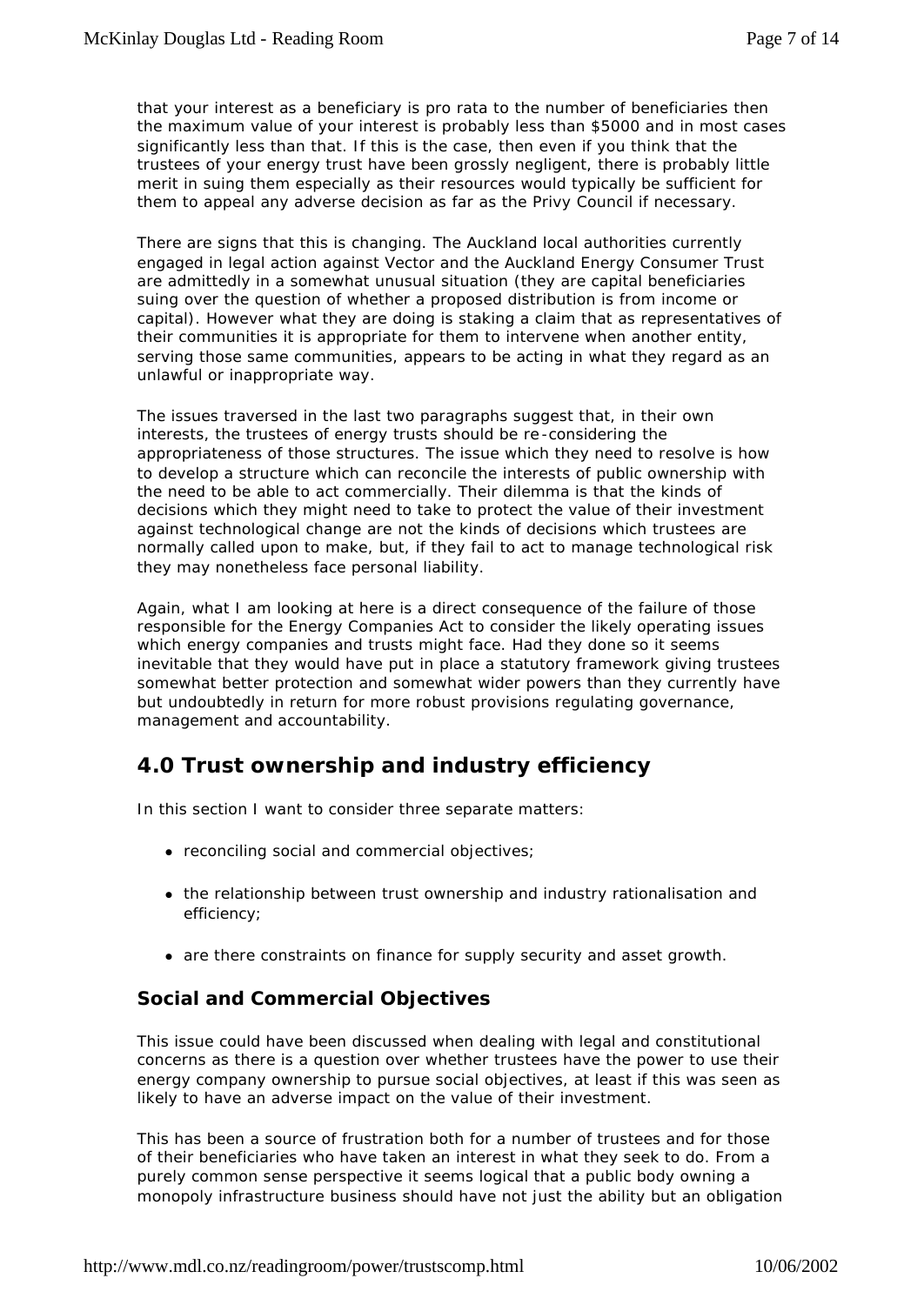to take social objectives into account.

The reality is that conventional private trusts are not intended to be vehicles for the pursuit of social objectives. Instead, they are intended to be prudent custodians of wealth in the interests of beneficiaries. This situation was capable of being addressed by including suitable provisions in the terms of individual trust deeds. This did happen in some cases -- most notably with the Rotorua Energy Charitable Trust which was quite specifically established for charitable purposes and thus with an overriding social purpose. In the majority of instances, though, trustees may find that they have to get quite creative in exercising their powers if they are indeed to pursue social purposes. A common way of doing this is to rely on the powers to distribute income for the benefit of consumers as a means of funding activities with a social purpose.

I turn now to the question of whether there is an inherent conflict between social and commercial objectives arising out of trust ownership of energy companies and, if there is, how to manage that. My starting proposition is that, all too often, what might appear to be conflicts between social and commercial objectives turn out to be lack of proper definition and allocation of roles where they belong. The recent fracas over the disconnection policy of Metro Water Limited in Auckland seems to be a good example. The company chose to disconnect water supply to certain residential consumers who had failed to pay their accounts. This caused the council considerable embarrassment as it appeared to confirm public criticism that corporatisation of the water supply would result in the profit motive overriding any sense of service obligation to consumers to the particular disadvantage of low income households.

My assessment of this particular event is that it need not have happened. First, it seems that the Council took no steps to ensure that the statement of corporate intent for Metro Water Limited included the Council's expectations of how the company would deal with instances of non-payment. The Council could have specified a number of options in the statement of corporate intent including:

- The means of enforcement which, as shareholder, it regarded as consistent with public ownership
- The steps which the Council might want the company to go through -- which could include referring non-payers to agencies which might be able to assist
- The "best practice" practices which the Council expected the company would follow in managing its reputation as a good corporate citizen.

As an example of this latter point, the Council might decide that it wished to see the company set up an effective and properly resourced customer advisory board as a means, amongst other things, of identifying customer concerns before they get to a crisis in individual cases. This is a practice which I would recommend to any company managing a natural monopoly such as a lines or water distribution network. Provided that it is probably established, a customer advisory board can offer the very real benefit of independent legitimation of company policy.

Secondly, the company itself may not have thought through the implications of what it was doing. It is simply good commercial business practice to be aware of the potential sensitivities associated with the decisions you might be required to take and ensure that those sensitivities are properly understood and managed.

More generally, conflicts between social and commercial objectives most often arise when one or both of the parties involved are trying to avoid confronting an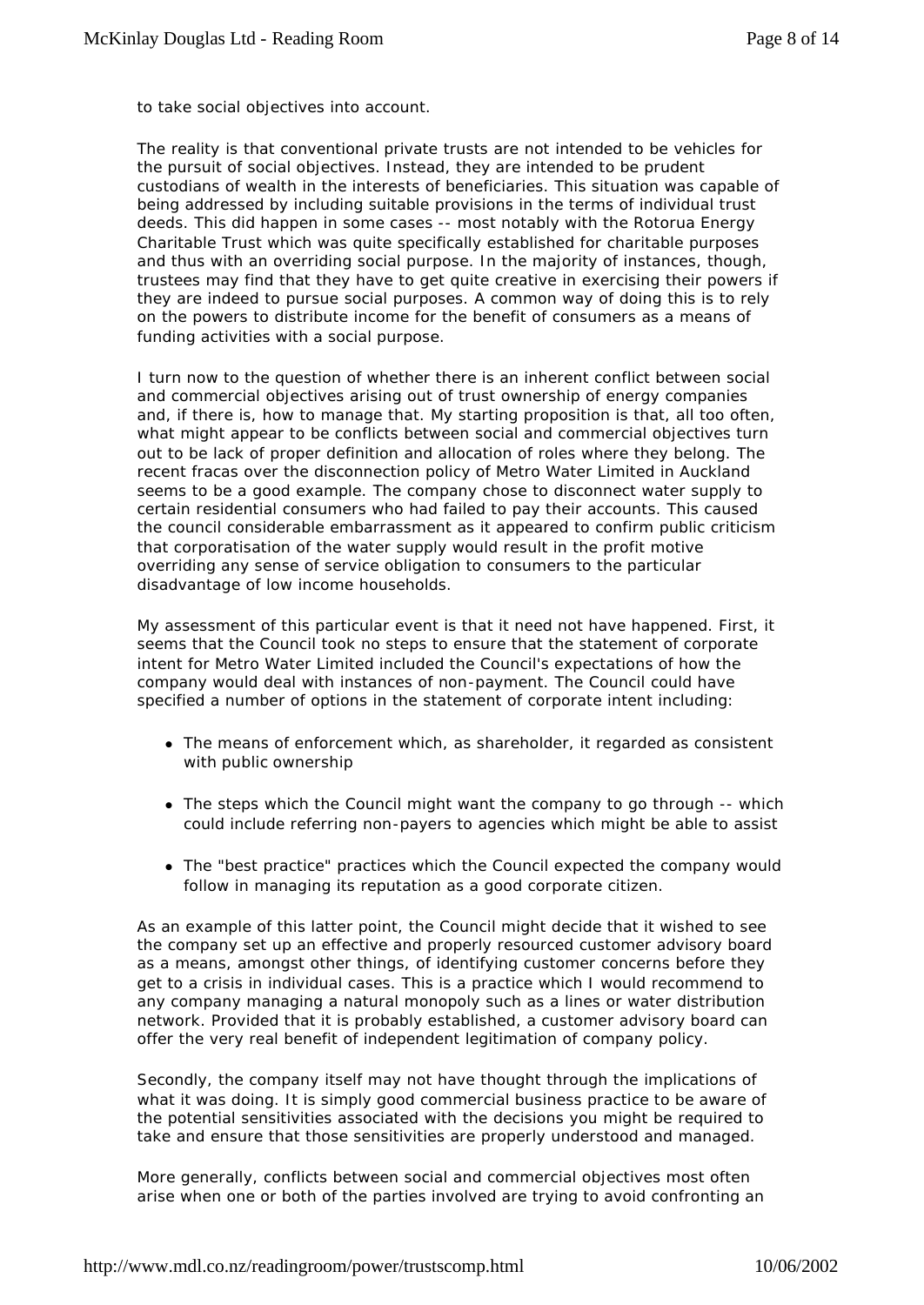issue. I recall an instance of a city councillor on the board of a council owned energy company feeling totally frustrated because of what she felt was her inability to look after the interests of low income consumers. The former MED, like many of the old supply authorities, priced electricity to residential consumers below cost and cross-subsidised from (particularly) commercial consumers. The new energy company was re-balancing its tariffs so that each category of consumer was required to pay the full economic cost of supply.

The councillor, as a director of the company, was arguing against this change. The company's response was threefold:

- $\bullet$   $\cdot$  As a director of the company she had a primary obligation to act in good faith in its best interests. This did not include arguing that a particular tariff should be set at less than full economic cost for what were claimed to be social reasons
- An across the board subsidy was extremely inefficient; the bulk of residential electricity sales were to households which were not low income so that the principal effect of holding down prices for "social" reasons was to subsidise the already well off. The obvious answer, if assisting low income consumers was a priority, was to find some means of targeting them. Directors and management of the company made the point that they had been appointed for their commercial skills and lacked the knowledge and background required to make social judgements
- The Council was the proper body to decide whether subsidy for low income consumers should continue and, if it should, to develop and implement the means of delivering that subsidy. The subsidy could be funded out of the Council's income from the company which would be pleased to work with Council in delivering the subsidy to entitled consumers.

The Council concerned decided not to get involved in the payment of subsidy to low income electricity consumers. Its main reason seemed to be an unwillingness to become involved in overt income redistribution, partly because this had not been a traditional local government role and partly because it did not want itself have the responsibility of deciding who should be entitled to receive a subsidy and who should miss out.

From my perspective, the question of social vs. commercial objectives is not really one of conflict. Rather, it is either one of a lack of knowledge of the available instruments (for example, how to use the statement of corporate intent to influence the way in which the company does its business), a lack of good commercial understanding about how to manage the sensitivities associated with a natural monopoly or what amounts to a wish for owners " to have their cake and eat it too". In the situation which I have just outlined, it seemed clear that the Council had been perfectly happy with under pricing residential electricity for "social" reasons but was far less happy to develop a policy on explicit targeted subsidy. I suspect similar considerations underpin most of those cases where there are complaints that corporatisation of public facilities will make it difficult to reconcile social and commercial objectives.

In summary, my view is that when people complain that there is a conflict between social and commercial objectives in a public ownership situation, such as we have with trusts or local authorities (or for that matter central government) what we really have is one or more of the following:

• A failure in organisational design with the result that it is not clear how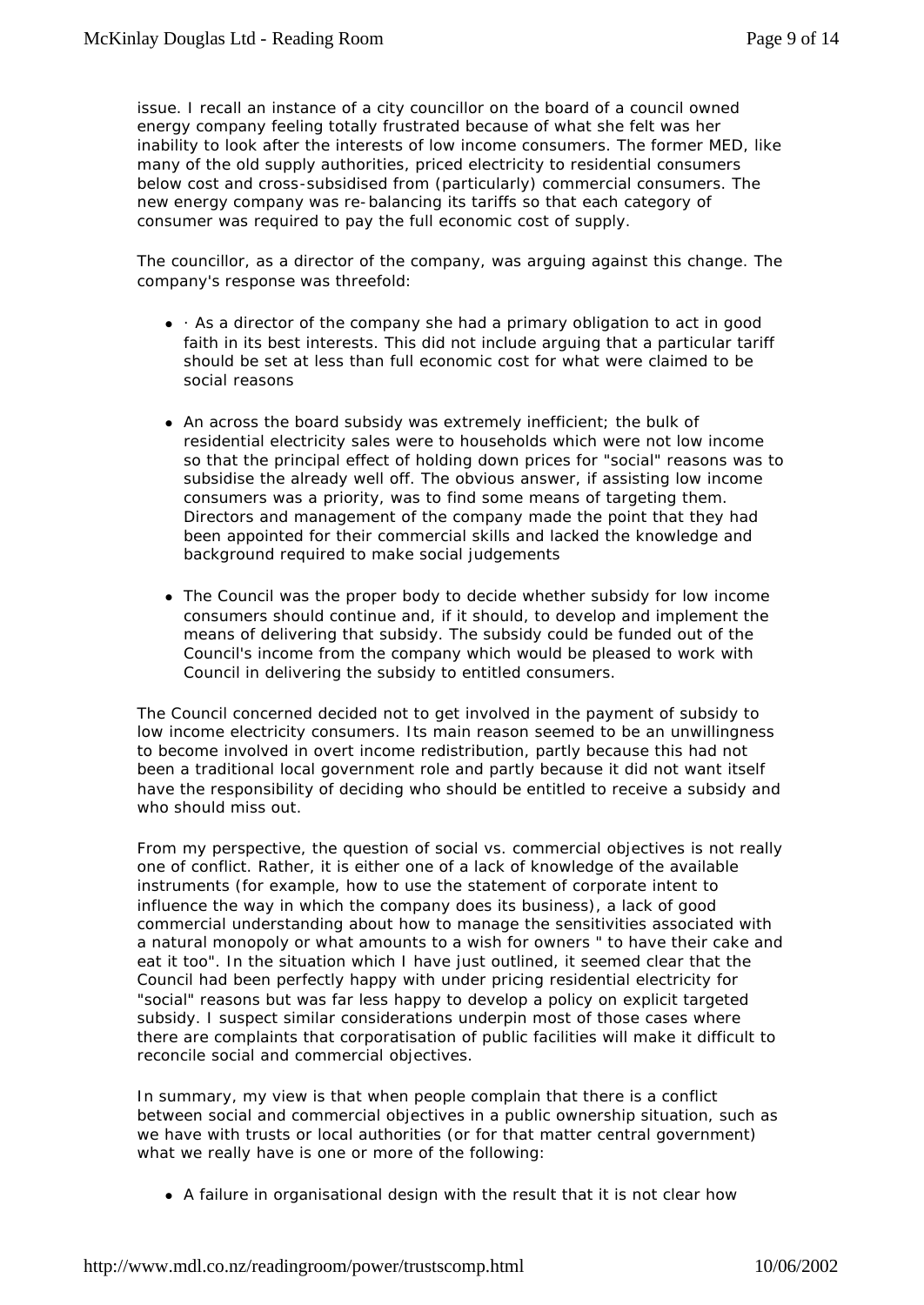responsibilities are divided between public owners and commercial managers

• Public owners are looking for a "free lunch" solution, trying to pretend that there is no economic cost associated with pursuing their social objectives.

### **The Relationship Between Trust Ownership and Industry Rationalisation and Efficiency**

Perhaps the first point to make is that efficiency is a measure of the resource cost involved in achieving a particular objective or objectives. Clearly, it is only possible to make a judgement about efficiency when you understand what the objectives actually are. There is substantial evidence that many of the communities whose networks are trust owned place a positive value on this form of ownership. In part, that is simply a reflection of a quite wide spread community opposition to privatisation of what are regarded as "essential services". It seems to me however that there are other reasons as well. Many communities seem to place quite strong value on local ownership and the sense this may give them of accountability and of having available to them local management responsible for the maintenance of the network, especially under emergency situations. You may lack the information which you need to make a judgement on the quality of trustees' commercial decisions but, if you have a prolonged power outage, that itself is the information which local communities will use to call trustees to account.

It may be that in an ideal world theoretical least cost operation, with its implication of a number of networks coming under common management, would be consistent with the concerns underlining a belief in the merits of local ownership and control. I suspect that we are still some distance away from that outcome. There are still too many anecdotal stories of people ringing a call centre to get attention to a local emergency to find that the operator has no idea where they are. Admittedly, that is happening in an environment of local ownership of the network but with the customer relationship in many cases being with an energy trader whose operational base is hundred of miles away. At least, from that frustrated customer's perspective, there is still the possibility of holding the network owner to account to ensure that it exercises leverage over energy traders using its network to provide proper service.

That said there may well be a number of barriers but also some potential levers in favour of rationalisation. The most significant barrier is that the people who would be required to promote rationalisation will most commonly be those who are likely to become redundant as a consequence. The incentives on current network managers to recommend to their owners that they should look for some form of rationalisation are not strong and, in the absence of contestability in the provision of network services, their owners have no particularly strong incentive to get independent advice.

It is interesting to look at what is happening in a parallel area, water and waste water services. There is a growing view, which has been promoted by a number of people currently engaged in the management of individual water and waste water systems, that the case for rationalisation, at least of management if not of ownership, is extremely strong. It is difficult to see why the case should be strong in that sector and not in electricity distribution. My expectation is that we will see a growing acceptance that looking at options for management is a reasonable and appropriate thing to do. Like much else which I have commented on in this paper, I think that progress would be much faster if we had a proper accountability regime for energy trusts and they were required ( as local authorities are by statute ) to consider the costs and benefits of different means of undertaking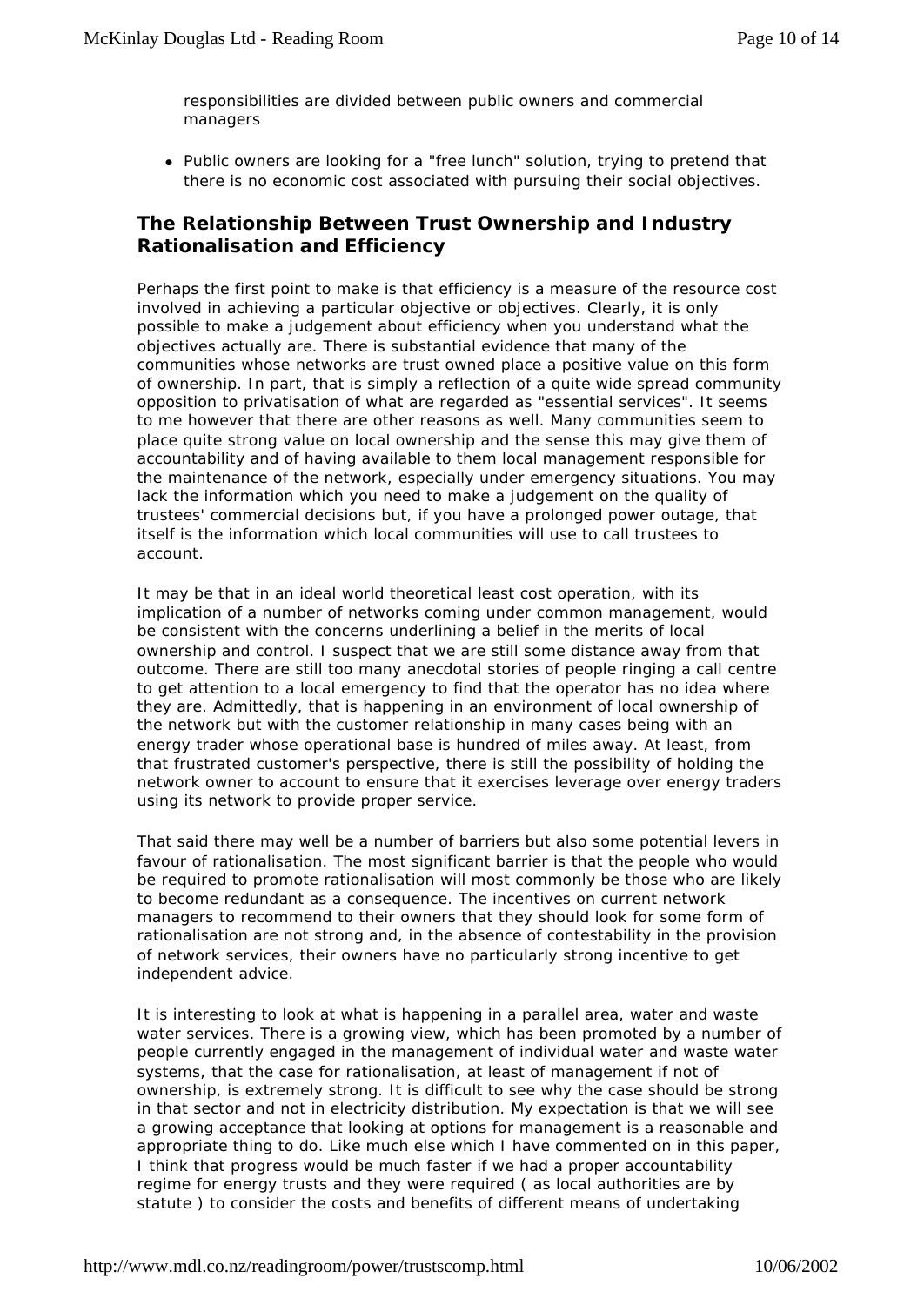significant activity.

So much for barriers. What about influences which might encourage rationalisation? To my mind the strongest is the potential impact on trustees as they begin to realise that the natural monopoly characteristic of networks is under considerable threat from technological change. As trustees start to look at this issue, and what it implies for their trustee responsibilities, I would not be all surprised to see a growing interest in options for rationalisation. The trick, especially for commercial interests with an interest in promoting this approach, will lie in finding ways of giving confidence to trustees and their communities that rationalisation will not place consumers at risk of exploitation or of a lower quality of service.

### **Constraints on Finance for Supply Security and Asset Growth**

To my mind the answer is the question of whether trust ownership would make it more difficult to raise finance for security of supply or asset growth is a straightforward no. The critical question is surely whether or not the capital expenditure concerned can be included in the ODV. If it can, then the company is entitled to recover its weighted average cost capital on the investment which should be sufficient to support any necessary borrowing. If it cannot, then it is difficult to see why a company required to act commercially would want to make that investment, regardless of its ownership.

The are two qualifications to this judgement. The first is that the company might have such a high proportion of debt financing on its balance sheet that, regardless of its ability to include the investment in its ODV, financiers might be unwilling to lend to it. I am not aware that any trust owned network operator is in this situation. The second qualification is that the customer or customers on whom the company would rely for payment might not be a good business risk for the amount involved; this may be a particular issue for large customer specific investments whose value is simply scrap if the activity fails.

# **5.0 Regulation**

I have some very real reservations about the regulatory proposals which have been made in the Inquiry's report. My starting point is that the regulator, under a system of government imposed regulation, always starts on the back foot. Anyone who has spoken with some of the American companies which have invested in, or looked at the possibility of investing in, the New Zealand distribution sector will know the level of comfort they have with operating under heavy-handed regulation. In practice, they tend to regard this as more a guarantee of profit than a restraint. Amongst the reasons which give rise to this outcome are such things as:

- The power imbalance between the regulator and the regulated. The regulator's resources depend on appropriation by a normally tight fisted government $^1$ . In contrast, for the regulator maintaining as favourable a regulatory environment as possible is absolute core business; you will spend what it takes and the good news is that the regulatory regime will almost certainly ensure that you can pass this cost on to your customers so that the cost to your owners of defending your position is essentially zero.
- Particularly in an environment such as New Zealand's, it may be far more difficult for the regulator to engage the number and quality of staff required to discharge the regulatory function effectively than it is for the industry to recruit or allocate the resources to protect its position.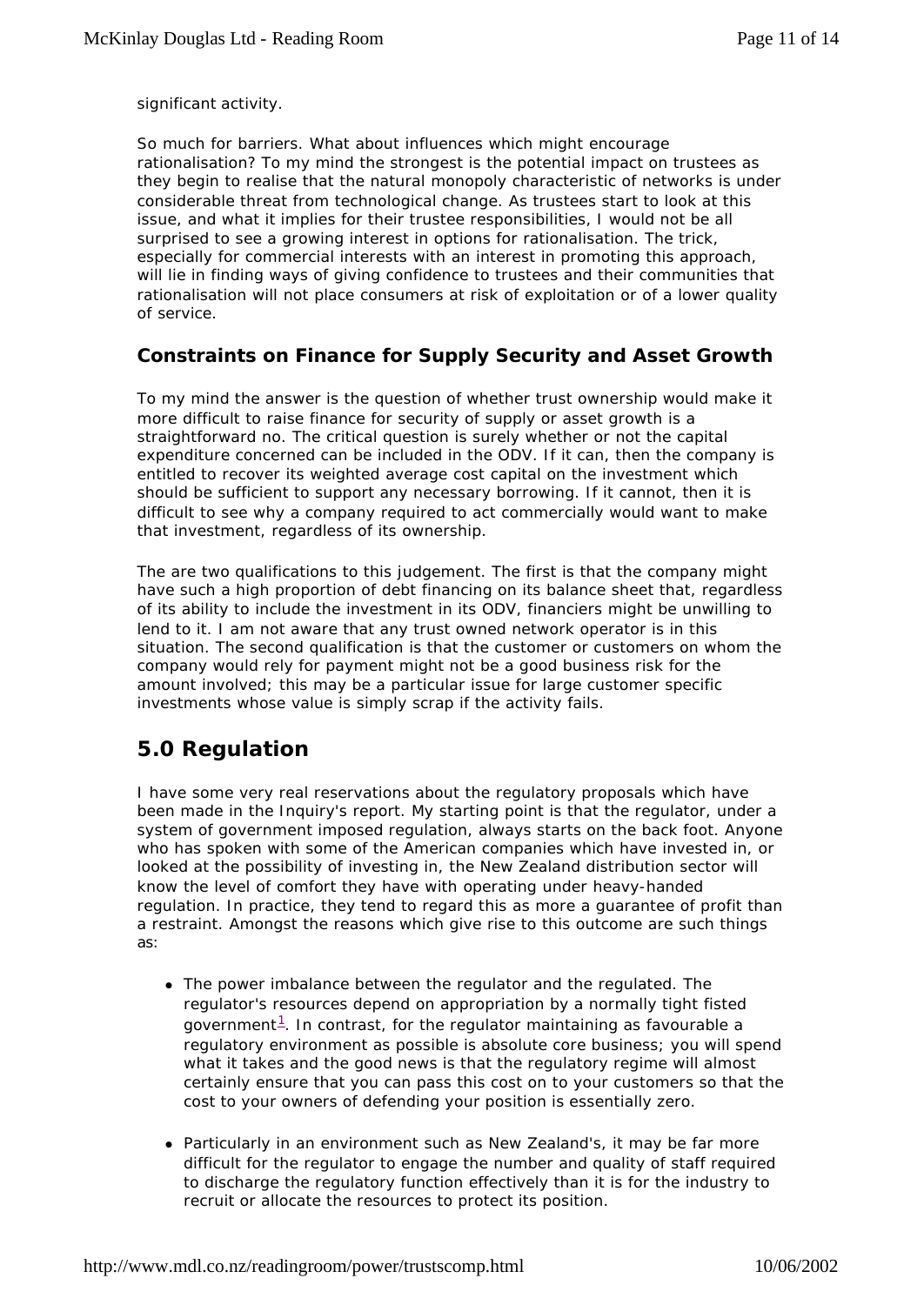• At the end of the day government, and the regulator, needs to maintain an environment which will not discourage future investment.

I have already commented on the failure of the Inquiry to look at the governance and accountability of energy trusts. In my view unless this issue is addressed directly and comprehensively, then the prospects of an effective regulatory regime for electricity distribution, if by this is meant a regime which produces least cost efficient outcomes for consumers, are virtually zero.

One of the arguments advanced in favour of trust ownership is that trustees will naturally have an incentive to represent the interests of their consumer beneficiaries. The argument is an attractive one but it needs close examination. In practice, incentives are only effective if the people whose interests are to be protected have available to them clear and timely information about how their representatives have responded and this is coupled with the ability to impose sanctions if they have not performed as the incentive framework suggests.

Consider what this would require. First, trustees would need to give consumers clear information about the different options for management of the network in order to achieve their desired objectives. This would have to be more than simply bland statements that the trustees were satisfied that it was in the best interests of consumers that the status quo persist. Consumers would need chapter and verse about the options which had been considered and the financial and other variables which had been compared. The same should be required for other operational variables such as security of supply.

Ideally, the trustees would also act to ensure that consumers had independent and reliable information on the different options available to them for energy supply. This would see trustees acting, in effect, as a form of consumer watchdog over the supply companies.

This is regulation working effectively with the incentives probably aligned and the obligation placed on people who genuinely have the necessary access to information and who can take whatever steps are appropriate in the circumstances of the particular company and set of customers to get the right outcomes. It should also avoid the problem of the company gaming the regulator, especially if trustees were able to ensure that the remuneration arrangements for key company management were dependent on achieving least cost efficient and effective supply.

This could extend to establishing customer advisory boards or other mechanisms such as customer charters but with the weight of the owner behind them.

The "price" for trustees would be a relatively comprehensive governance and accountability framework over their own activities. The reward should be the ability to appear effective in acting on behalf of consumers and thus potentially improving their own credibility, an opportunity which the present lack of accountability ironically denies them.

# **6.0 Conclusion**

Here I restate the main points made in the paper with the intention that they should be seen as matters which the present government should address, urgently, as part of its response to the recommendations of the Inquiry Into the Electricity Industry.

#### **Origins**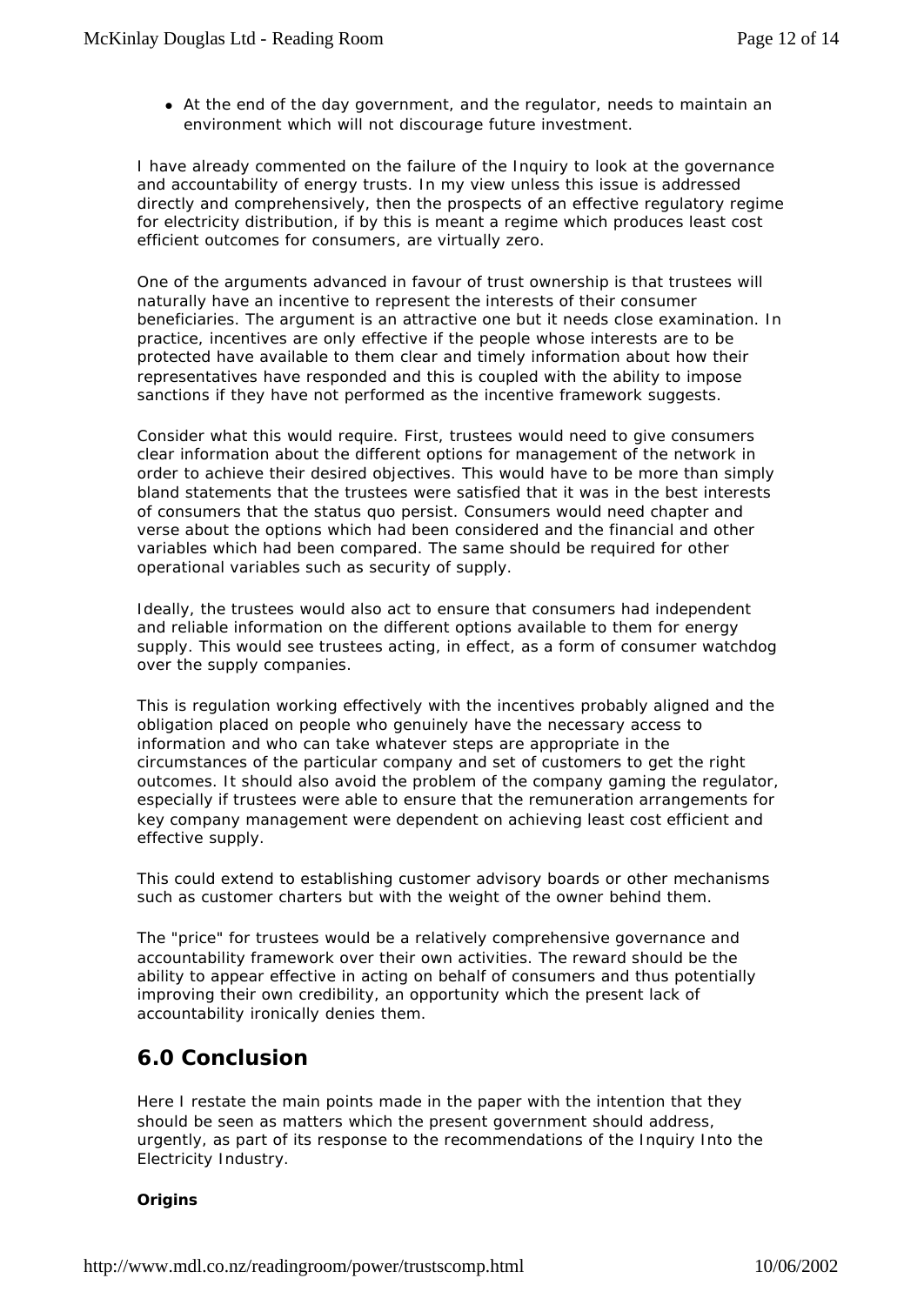Trusts were accepted as part of a political compromise by a government which did not expect that form of ownership to continue long-term. Now that it is clear they will, it is imperative that their governance and accountability arrangements be placed on the same footing as those for other significant local public bodies -- the obvious parallel is the accountability and reporting regime for local government

### **Constitution**

The Inquiry has wrongly identified the relationship between energy trusts and their energy companies as the key governance relationship. In practice, the key governance relationship is between energy trusts and their consumer beneficiaries. In order to make that relationship effective, consumer beneficiaries require adequate and timely information on such things as the objectives which trustees have set for the operation of the energy company, how those objectives are monitored and the rewards/sanctions in place for performance.

If, as informal inquiries suggest, the present government is continuing the "hands off" approach of the previous government in the belief that intervention with energy trusts means privatisation, and needs to recognise that the issue is no longer divestment but governance and accountability requirements that measure up to what we require of other public bodies.

### **Legal**

Energy trusts are private trusts. This is not a structure which was designed for the purpose of holding the ownership of major commercial trading assets in a time of potentially rapid technological change. Again, the mismatch between structure role reflects the lack of consideration of the operating environment for trusts at the time of the original restructuring.

The dilemma for trustees is that they may now face significant personal risk which they might find extremely difficult to manage given the difficulties of doing so within a trust structure which also carries with it the expectation of continuing network ownership.

### **Efficiency issues**

#### **(1) Social vs. Commercial Objectives**

My own view is that there is no inherent conflict. Rather, in cases where there appears to be a difficulty the cause is normally one or more of the following:

A failure to properly specify using the available instruments such as the statement of corporate intent how the owner expects the company to act

The company itself paying in adequate attention to the proper management of customer relations, both at the level of the individual customer and with customers generally

The owner wishing to avoid facing up to the what is actually involved in implementing measures to achieve its desired social objectives.

#### **(2) Industry Rationalisation**

The first question is efficiency for what purpose? Clearly, many communities place at least some value on local public ownership and what they regard as direct